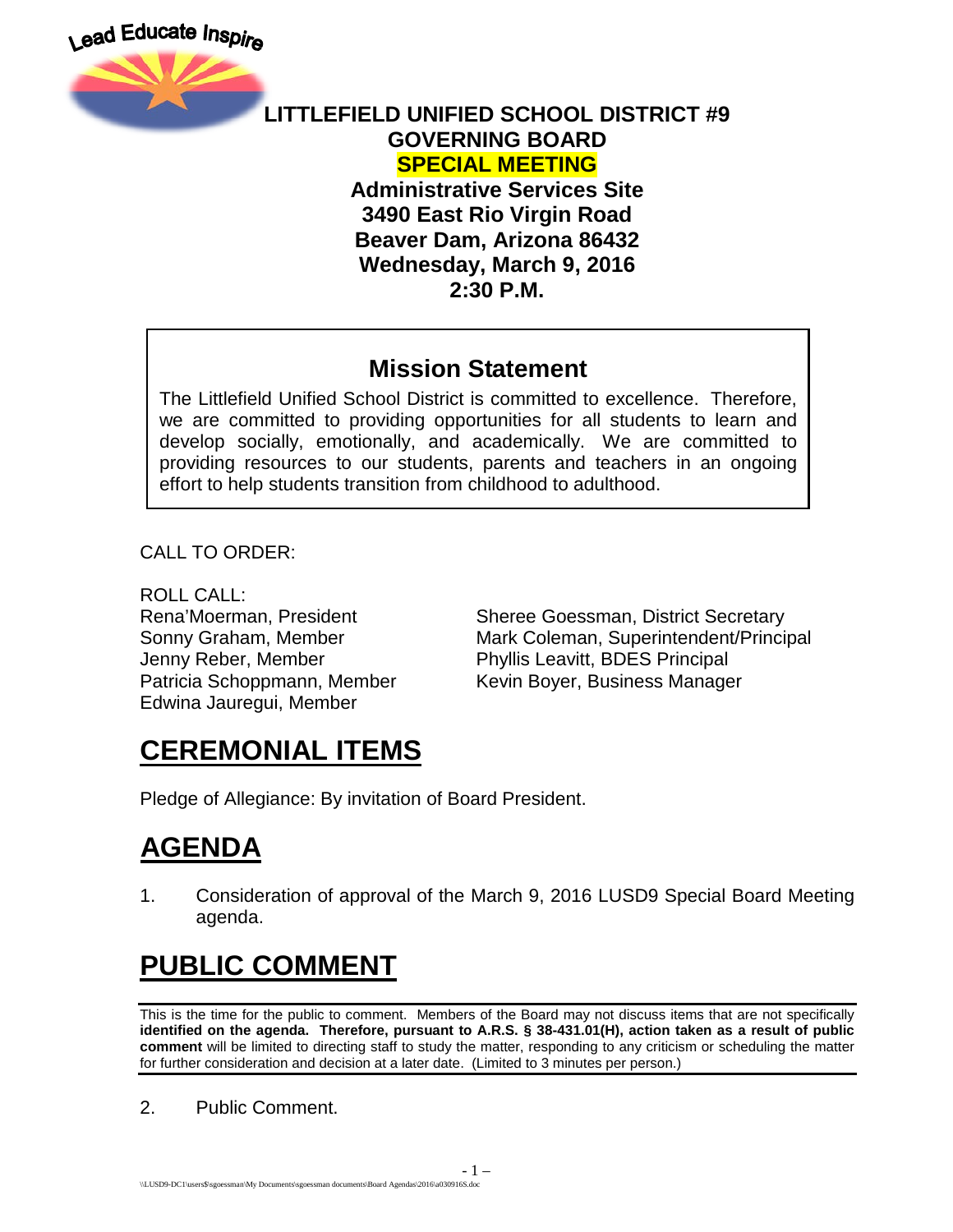

## **ACTION ITEMS AND/OR DISCUSSION**

- 3. The Governing Board will review and discuss the results of the E-survey that was done related to the position of District Superintendent/Principal.
- 4. The Arizona School Boards Association will present the Governing Board with information regarding the applicant screening process and screening protocol for the position of District Superintendent/Principal.
- 5. Executive Session pursuant to ARS 38-431.03(A)(1) for Personnel Matters: The Governing Board will screen applications for the position of District Superintendent/Principal.
	- a. Motion to convene into Executive Session pursuant to ARS 38- 431.03(A)(1).
	- b. Motion to return to open meeting to vote on items discussed in Executive Session.
- 6. The Governing Board will discuss and may consider the selection of candidates for the position of District Superintendent/Principal who will be invited to interview with the Governing Board.
- 7. The Governing Board will discuss and may consider the process and schedule for interviewing for the position of District Superintendent/Principal.
- 8. The Governing Board will discuss and may consider interview questions to be used with each candidate for the position of District Superintendent/Principal.
- 9. The Arizona School Board Association will present information regarding training opportunities with the Board and new Superintendent/Principal.
- 10. Discussion and possible action regarding scheduling the next Governing Board Work Session / Special Meeting.

## **ADJOURNMENT**

*Members of the public who are disabled and require special assistance or accommodation at the meeting are requested to notify Littlefield Unified School District 9 in writing at 3475 East Rio Virgin Road, Beaver Dam, AZ, 86432 or by calling 347-5967 twenty-four hours in advance.* 

*THIS NOTICE AND AGENDA HAS BEEN POSTED 24 HOURS BEFORE THE MEETING IN ACCORDANCE WITH A.R.S. § 38-431.02(G) AT THE FOLLOWING LOCATIONS:* 

- 1. *Beaver Dam Post Office, 3288 E. McKnight Rd., Littlefield, AZ 86432.*
- 2. *Beaver Dam Elementary School, 3436 E. Rio Virgin Rd., Beaver Dam, AZ 86432.*